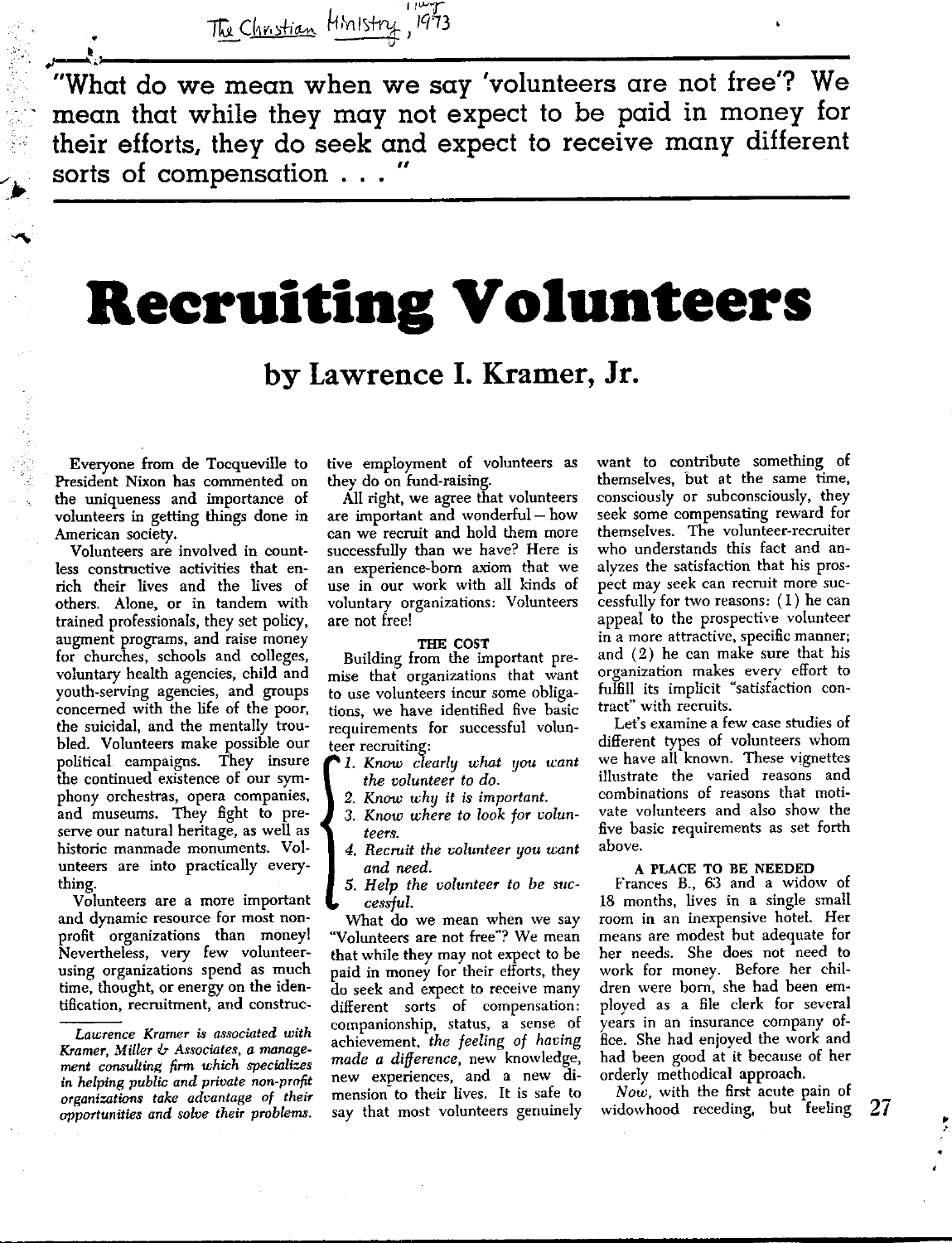lonely and useless, she learns from a radio "spot" that the Volunteer Bureau is looking for volunteers to work in the office of the local Heart Association. Since her husband had died of a heart attack the thought of being of service to the Heart Association is particularly attractive to Frances. On a visit to the Heart Association Frances finds out that **their special need is for someone to**  keep current the Association's mailing list of donors who receive the quarterly newsletter describing the **research and community service**  programs their contributions support.

Over a cup of coffee Frances hears about the job requirements from the volunteer who has been doing the work, but who's moving out of the **area, and from the Association's of**fice manager. The office manager points out that a mailing list is only useful if it is current, and, with city people moving about as much as they do, lists tend to become outdated quickly. Frances learns from the departing volunteer that with the list at its present size the job takes about five or six hours a week, and entails typing labels. making cards for each new donor, changing ad**dresses of donors who've moved, and removing addresses no longer**  current. The office manager. pleased that Frances had had filing experience which she had obviously enjoyed, promises additional help as the list grows and points out that Frances will be able to schedule her **work time to her own convenience.**  Frances agrees to try the job for one month.

That was six years ago. Since then the list has tripled and Frances spends more than 15 hours a week, often working with other volunteers, in the Heart Association office.

# **VALUE RECEIVED**

**Why is Frances' experience a suc**cess story for her and for the Heart Association that recruited her? Frances has a place where she is needed

and wanted. In the companionship of the office setting she found an antedate for her loneliness and useful work that fits her skills and personality. For the Heart Association, Frances' work requires only that they **maintain a congenial work environ**ment, provide additional help when needed, recognize the value of Frances' contribution, and outline a precise, well-defined job to be done. **No**  money has changed hands, but value has certainly been received on both sides. The Heart Association "pays" Frances by giving her a sense of purpose and accomplishment. In return, Frances gives time and skills worth several thousand dollars a year.

Frances' story is an example of one of the most typical uses of volunteers. The job to be done was simple and concrete. The Volunteer **Bureau was the recruiting vehicle**  which brought Frances and the job together. But the lesson to be **learned for volunteer-recruiters is the same as in the more complex situations we'll look at in a minute.** 

**To recniit and retain volunteers it is important to know what you want done. Know how and**  where to look for people who can do the job. Meet the human needs of the volunteer.

In the case of Frances B. we started with her needs and motives and **showed how they were met success**fully by a volunteer-recruiting or**ganization. In the next situation we**  are going to start with a need, an **idea, and a volunteer-recruiter.** 

## **RECRUITING EXPERTISE**

Reverend Matthew K. was con**cerned because his citv lacked retirement housing for m·iddle-income**  retirees. While his congregation shared his concern they felt that the magnitude of the problem was too great for them to handle. However, because of the great need they did authorize Rev.  $\check{K}$ , to see if he could **put together an ecumenical com**mittee to get a project started.

Then Rev. **K.** made an important move: He stopped to analyze the kinds of expertise and community muscle he'd need to deal with the complex problems of finance, con**struction, governmental relations,**  and politics which stood between him and his goal. Simply not able to identify all the help needed and ready to throw in the towel, he remembered that while "it's impossible to pick a rug up from the middle  $$ it's easy to pick it up from any edge." He stopped trying to anticipate *every* problem and *even;* necessary resource. Instead, he tried to identify one key person *to* whom he could turn for help.

Rev. K. picked out a tough, vet**eran Citv Councilwoman with a**  long-standing interest in public housing as his key person. Taking his courage in both hands, he met with the Councilwoman, told her about the project he and his congregation had in mind. He explained why he thought it was important and what it might involve, and asked if she would help.

She was convinced by his strong arguments and agreed to chair a **small committee to work out a fea**sible plan. Then the two of them began to list the kinds of help required and the resulting list con**tained the names of some of the busiest and most prestigious people in town. Rev. K. was aghast. "They can't possibly make the time for our**  project."

**The Councilwoman had not won**  her political spurs by being bashful: **"Reverend, is this project really important?"** 

"Of course it is," he said, "but . . . "

"But, nothing," said his first volunteer recruit. "I agreed to help be**cause you sold me on the idea and**  on the importance of  $m\eta$  help. Others will help too if we tell them why we need them to join us!" And they did.

A MATTER OF COMPETENCE Just like the Councilwoman thev

**"The volunteer who feels that he has wasted his time or who feels exploited or used only as a money-saving expedient is a lost friend and a new enemy."** 

**28**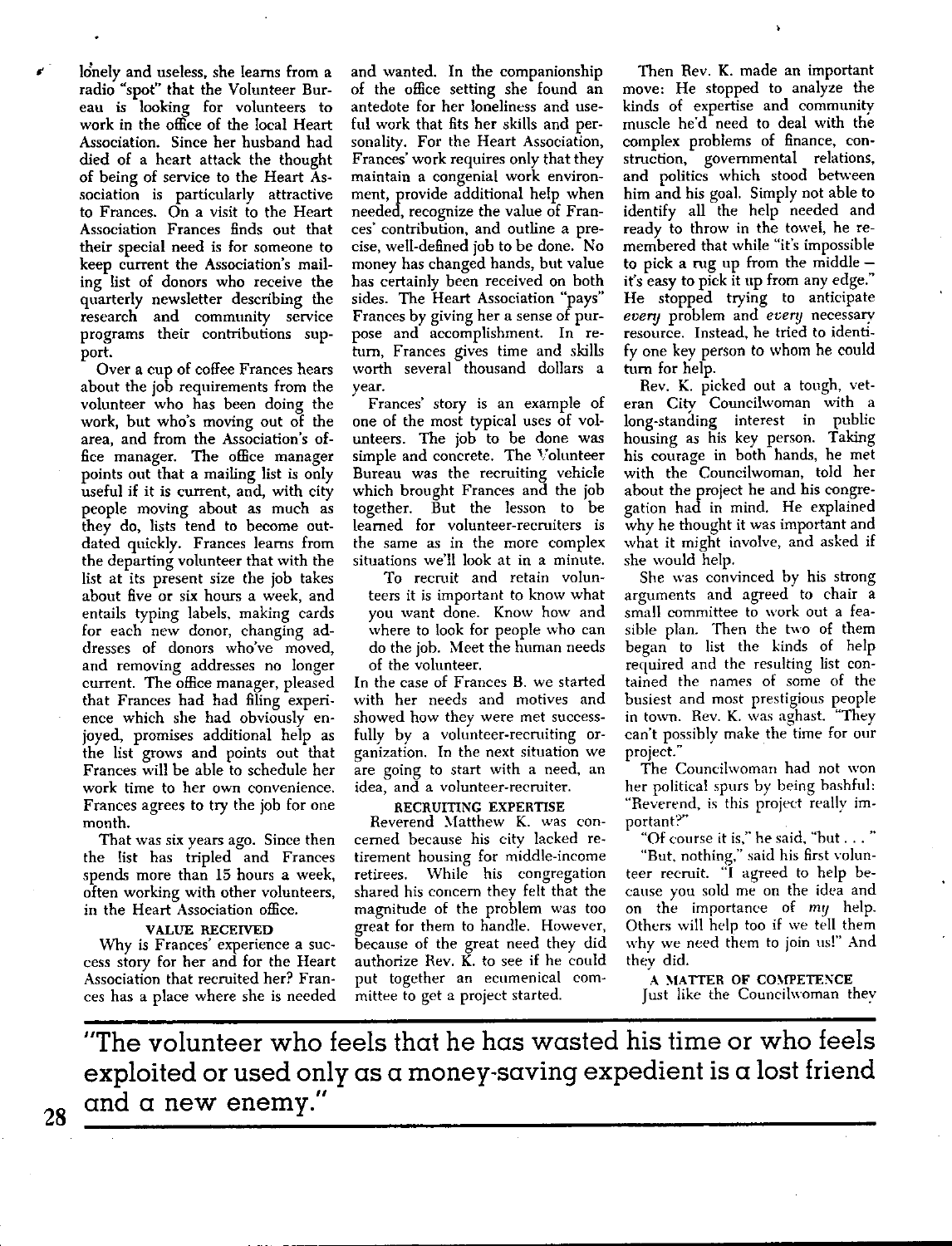recognized that such a large, complex housing project couldn't he done by just anyone. Special expe**rience and know-how were required** and they responded to the challenge. From this beginning Rev. K's concern eventually grew into a soundly financed, well-constructed, seven million dollar retirement facility for **middle-income retirees.** 

. .

To get his first recruit Rev. **K.** had to know what he wanted done and why it was important. He knew that if he couldn't explain it clearly, then it wasn't clear enough in his own<br>mind. The Councilwoman forced **mind. The Councilwoman forced**  him to recognize that specially qualified people would be required to get the job done.

**Ven' often volunteers are chosen, not because they are necessary, but because they are available. For im**portant jobs availability is often not enough. In our experience the suc**cessful volunteer-recruiter is the one who remembers that volunteers are**  people, has a clear, explicit picture of what the volunteer is to do, whv it's important; and why the target volunteer is a good choice for the job. When the recruiter has all these requirements io miod he still has to figure out where to look for volunteer help. For many types of volunteers, the Volunteer Bureau, if your community is blessed with one, is an excellent place to start.

**The Volunteer Bureau serves as a**  broker between organizations seeking volunteer help and prospective volunteers looking for rewarding assignments. While it is successful in **many different volunteer-search sit**uations, it is generally most effective in finding volunteers for routine helping roles. The organization seeking special skills, technical expertise, or community "clout" will have to develop other resource banks.

The good Volunteer Bureau executive will force the volunteer-recruiter to develop a precise picture of the volunteer job he's trying to fill. This in itself contributes greatly to suc**cessful volunteer recruiting, because**  volunteers, being people, like to know what's expected of them.

**USING WHAT'S AT HAND** 

Sometimes, as in the case of Rev. **K.,** the complex nature of the job **dictates that one must use the entire** 

**community as resource pool if the diversP talents required are to** *be*  found. More often the primary vol**unteer resource' pool is right under the recruiter's nose, taken for granted. unclcarly perceived, and poorly used,** 

Consider the plight of Bob S., Chairman of the Church Extension Committee of a denominational ju**dicatory in Hawaii. Bob's organization was a client of our management**  consultant firm. We were helping them develop a reorganization plan. Their membership included a heavy representation from the establish**ment power structure.** 

**In the course of our work, Bob asked me to recommend a mainland**  real estate firm to advise on disposal of some church-owned property. I started to make a suggestion, but **then realized where the best answer**  reallv !av. I asked Bob if he could name six bank, loan-office, or real**estate executives from within his**  own constituency right there in Ha**waii.** 

Bob paused a moment, nonplussed. Then he ticked off nine names people he knew in such positions. He agreed that any one of them could give expert advice on the problem confronting his committee. suggested that he call on the person he and his committee felt to be the best qualified of the nine possibilities. Bob was to tell the nominee, truthfully, that careful study of the membership resources of the church indicated that he was the one best qualified to help with the specific, critical job at hand. "Then ask for his help," I said.

Several weeks later Bob called me at my San Francisco office. He told me that they had followed my suggestion. Much to their amazement, the prospective volunteer had appeared delighted at being approached and had responded generously. He had not only agreed to help personally, but made his company's plane available for an inspection of the properties under consideration!

# "WE NEED YOU!"

Was his very positive and generous response surprising? It shouldn't have been. After all, the request was a compliment of high order. There